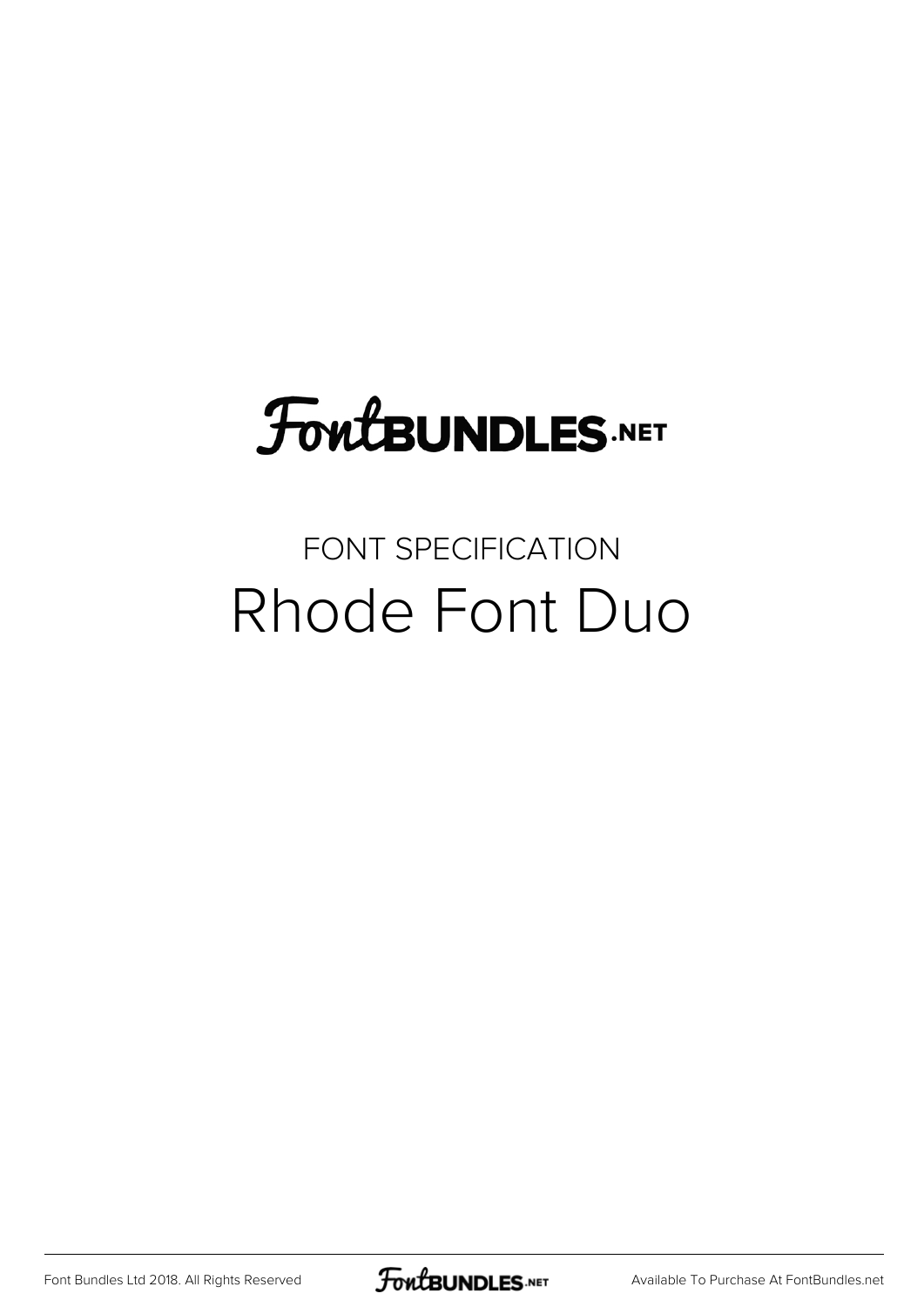### Rhode Sans - Regular

**Uppercase Characters** 

## ABCDEFGHIJKLMNOPQ R S T U V W X Y Z

Lowercase Characters



**Numbers** 

0 1 2 3 4 5 6 7 8 9

#### **Punctuation and Symbols**

|  |  | $\frac{1}{2}$ $\frac{1}{2}$ $\frac{1}{2}$ $\frac{1}{2}$ $\frac{1}{2}$ $\frac{1}{2}$ $\frac{1}{2}$ $\frac{1}{2}$ $\frac{1}{2}$ $\frac{1}{2}$ $\frac{1}{2}$ $\frac{1}{2}$ $\frac{1}{2}$ $\frac{1}{2}$ $\frac{1}{2}$ $\frac{1}{2}$ $\frac{1}{2}$ $\frac{1}{2}$ $\frac{1}{2}$ $\frac{1}{2}$ $\frac{1}{2}$ $\frac{1}{2}$ |  |  |
|--|--|---------------------------------------------------------------------------------------------------------------------------------------------------------------------------------------------------------------------------------------------------------------------------------------------------------------------|--|--|
|  |  | $*$ + $     -$                                                                                                                                                                                                                                                                                                      |  |  |
|  |  |                                                                                                                                                                                                                                                                                                                     |  |  |
|  |  |                                                                                                                                                                                                                                                                                                                     |  |  |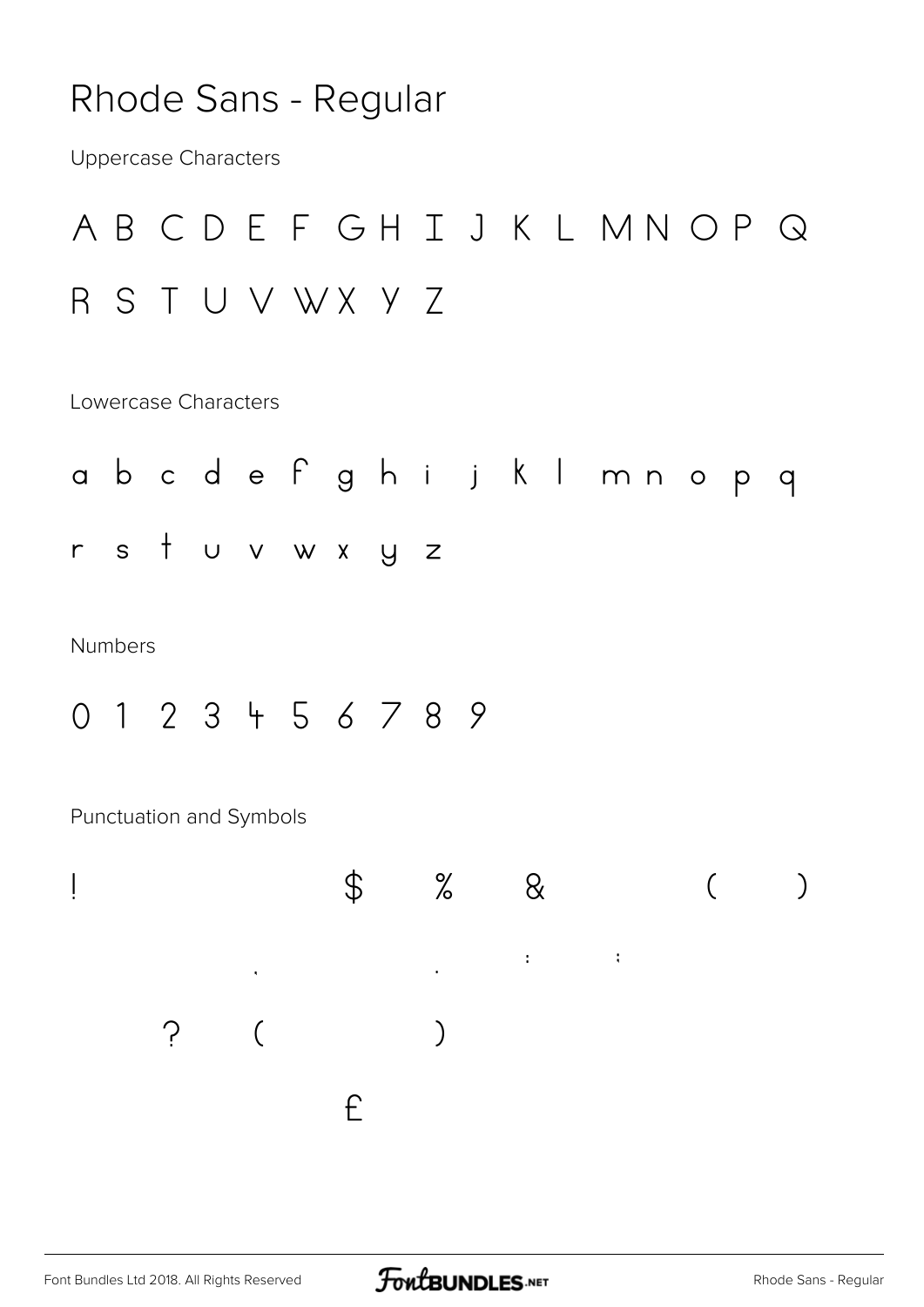

#### All Other Glyphs

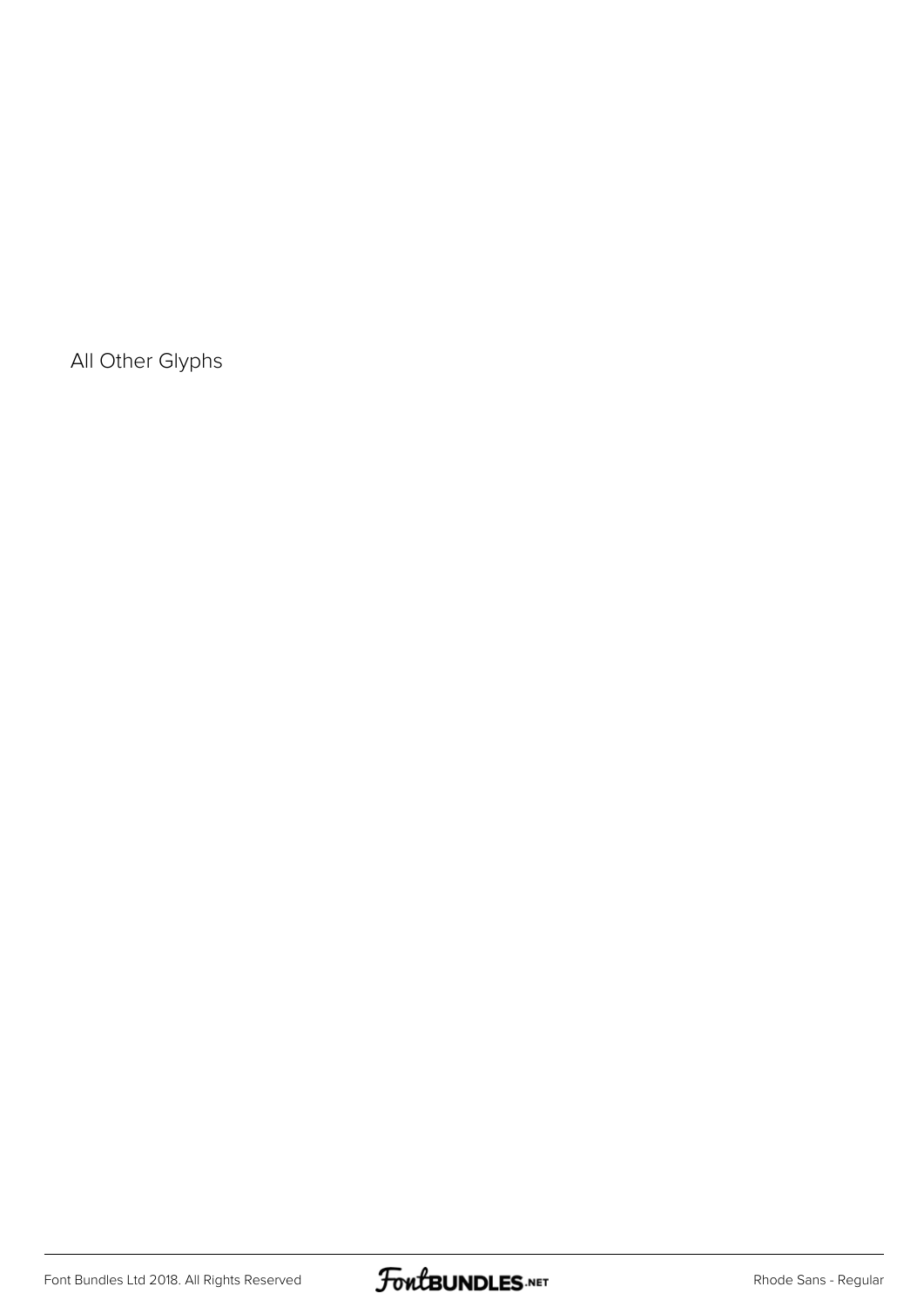

ÿ

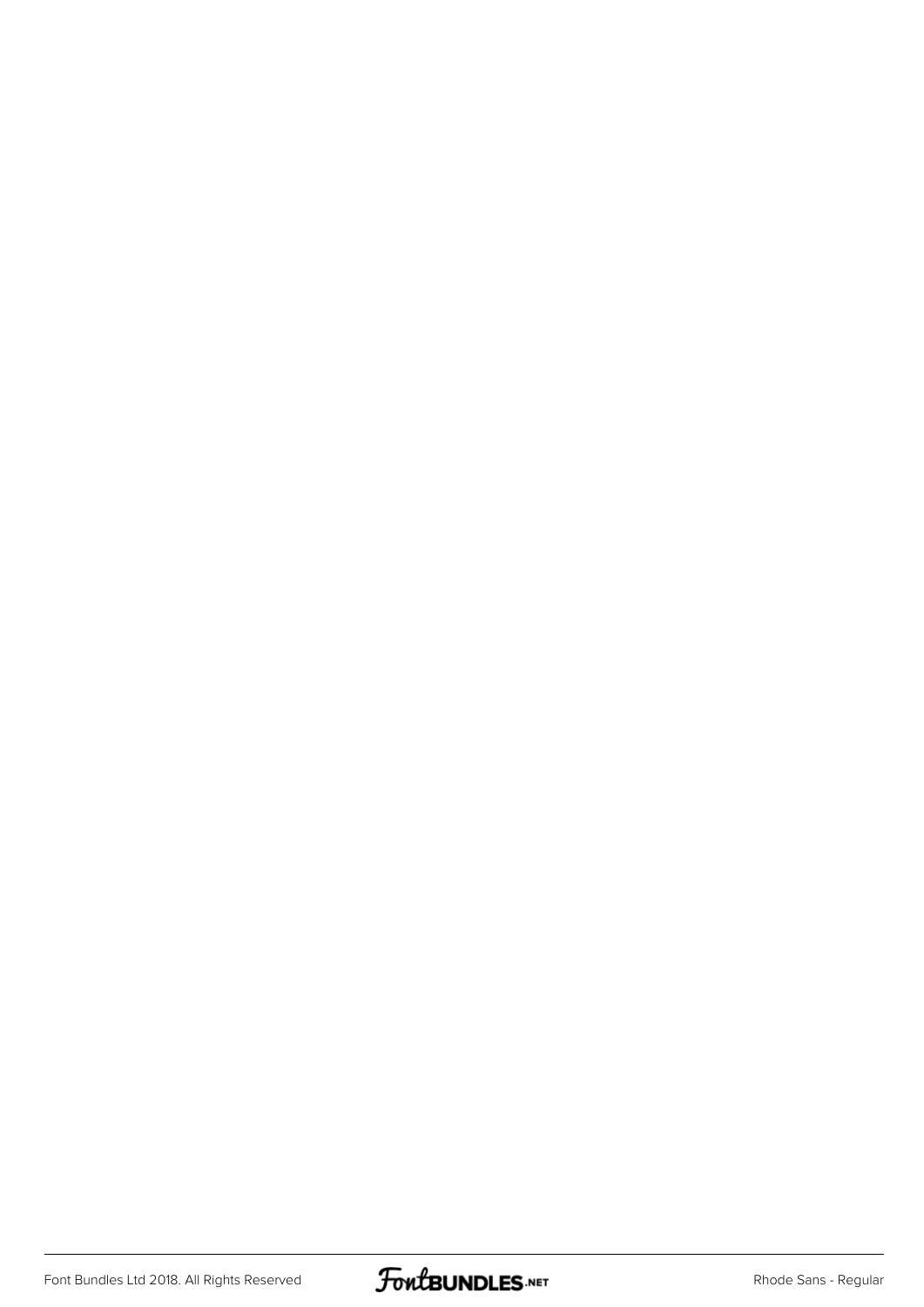### Rhode - Regular

**Uppercase Characters** 

# ABCDEFGHI JRLANOPO RSTUVNYZ

Lowercase Characters

# abedef ghi j kl mopq r et uv wz yz

**Numbers** 

## $0123456789$

Punctuation and Symbols

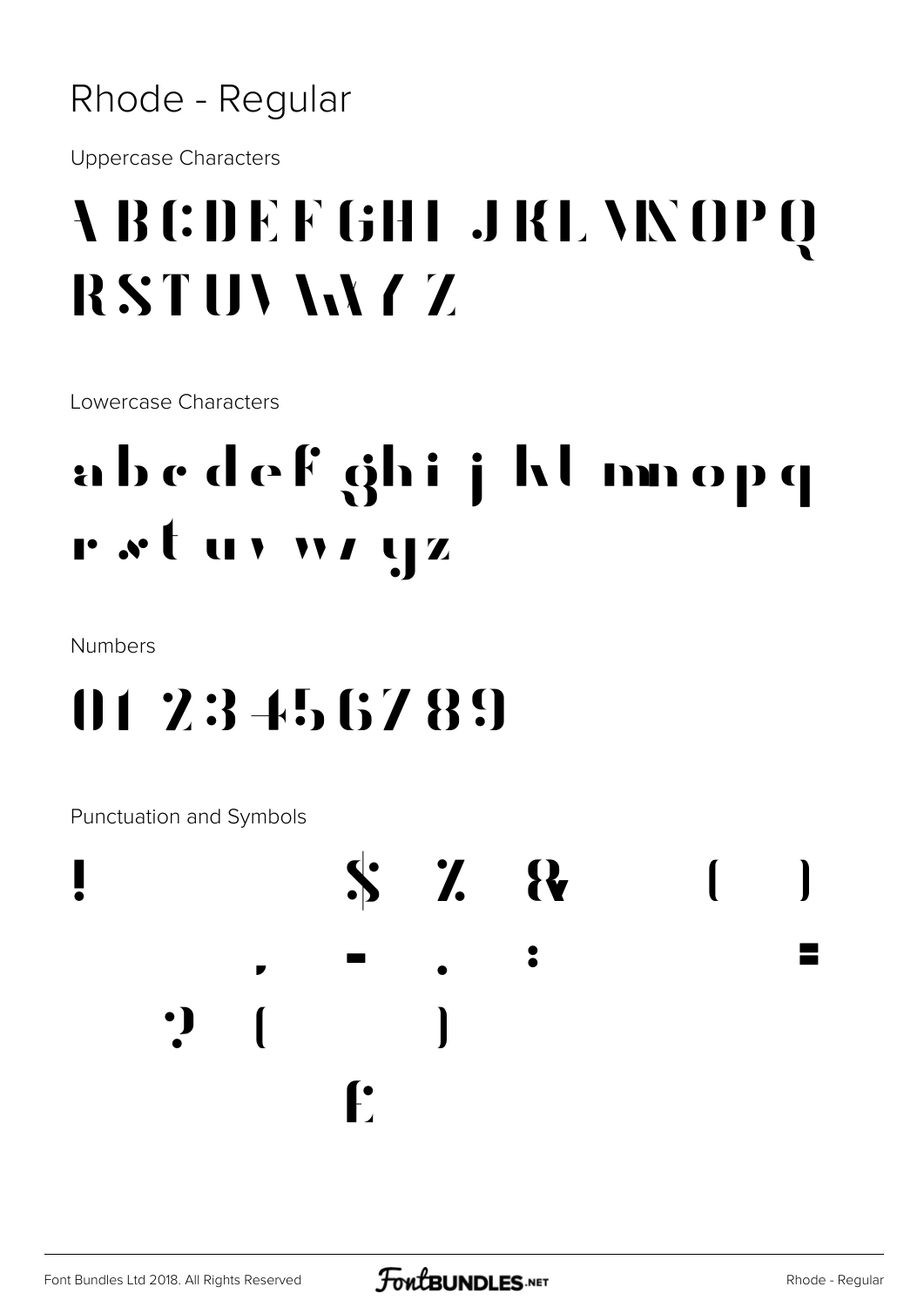

All Other Glyphs